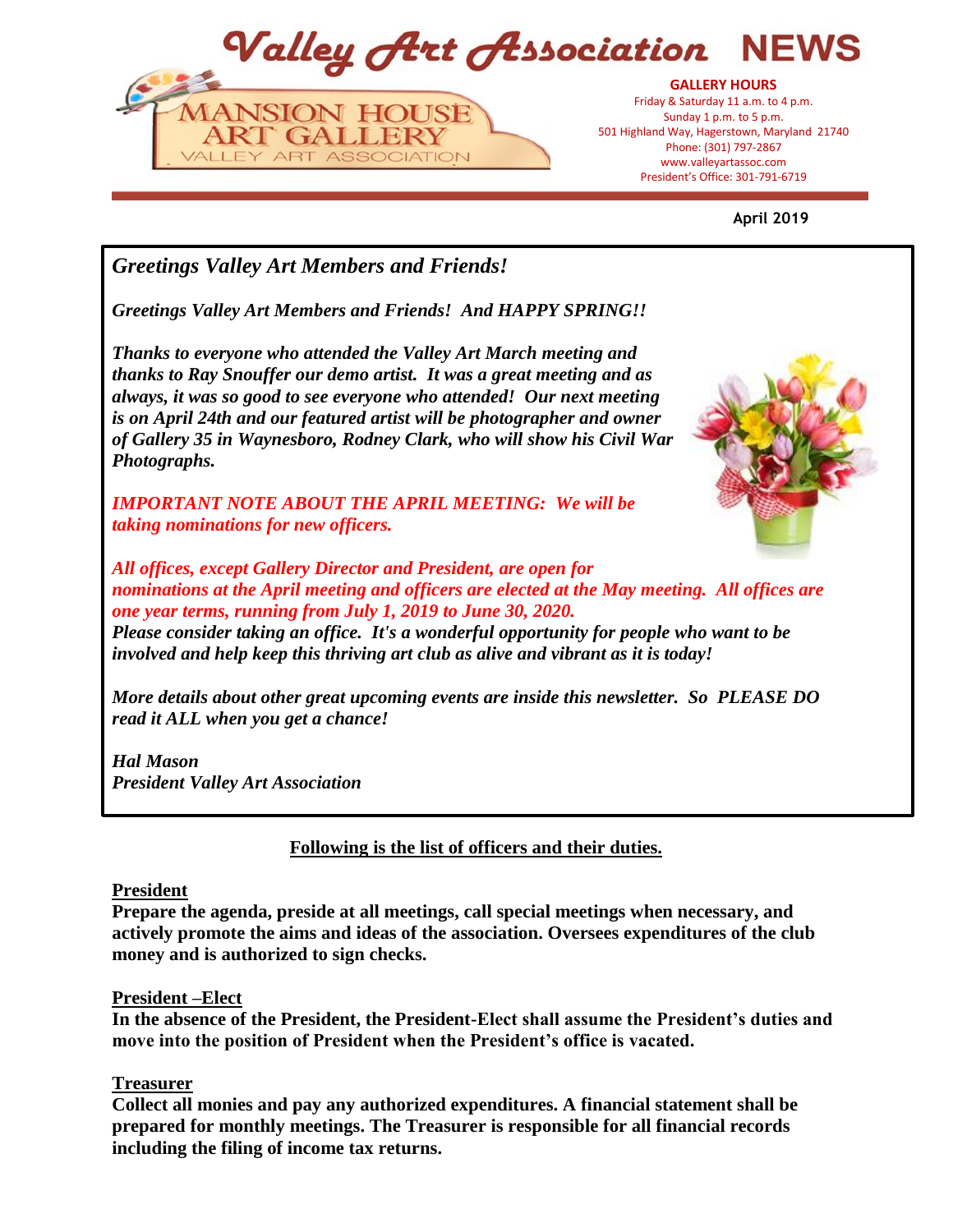# **Assistant Treasurer**

**Become familiar with the duties of the Treasurer and assist the Treasurer at his/her request and prefer the duties of the Treasurer in his/her absence.**

# **Recording Secretary**

**Keep a record of the proceedings at all regular and board meetings, and to preserve all past records. The Recording Secretary shall have custody of the past minutes of the association, which are complete from its initial meeting. The transfer of these records to each succeeding Recording Secretary shall be recorded in the appropriate minutes to ensure their continued retention by the association. The Recording Secretary assists the President with meeting Itinerary.**

# **Corresponding Secretary**

**Serve as editor of the Newsletter, to send card and notes in the event of illness or death in the membership, and to send thank you notes to those presenting programs to the association.**

# **Gallery Director**

**In charge of the operation of the gallery which includes overseeing the hanging of art and the scheduling of those to be on duty at the gallery on the days when the gallery is open to the public.**

# **Apprentice Gallery Director**

**Learn the job the Gallery Director and move to the position of Gallery Director when the Gallery Director leaves office.**

# **Past-President**

**It shall be the duty of the Past-President to continue on the Board of Directors only as an advisor.**

# **Membership News**

**Cleaning Week at the Mansion House Beginning Monday April 29 at 10am.**

**It's that time again! A sign-up sheet will be available at the front desk for the different chores. We're having a potluck lunch somewhere around noon, so bring a dish to share if you can. If you cannot make it on this day and have a key, you can complee your chores on the day of your choosing.**

# **Information about the VAA Membership List**

**A current Membership List is kept on the desk at the Mansion House. It is kept up-to-date by the treasurer and includes information as to whether VAA dues have been received. Membership dues are \$30 for July 1, 2018 through June 30, 2019, and are non-refundable. If you wish to check the status of your dues or if you have any changes to your contact information, please call the Mansion House during its open hours and the sitter will write the changes on the list.**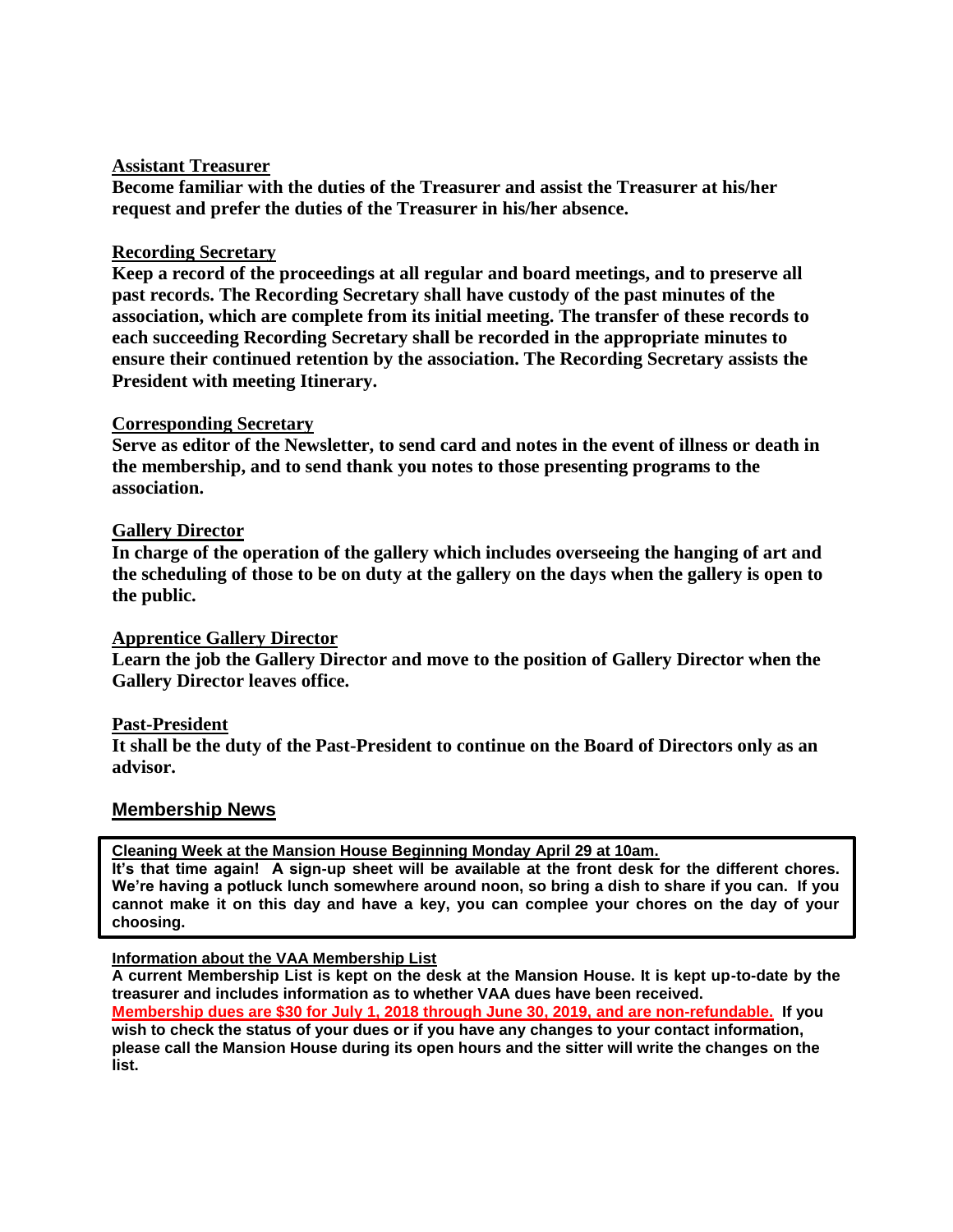**We've been attracting many new members and hope to continue. We encourage all members to invite friends to our monthly meetings even if they don't paint or draw. Art is for EVERYONE!!!I YOU DON'T HAVE TO BE AN "ARTIST" TO JOIN THE VALLEY ART ASSOCIATION! Please check out the following list of our activities!**

| <b>List of Activities</b>        |  |
|----------------------------------|--|
| <b>Trips and Travel in Art</b>   |  |
| <b>Mansion House Maintenance</b> |  |
| <b>Membership/Phone Tree</b>     |  |

**Hospital Shows and Publicity Events Planning Nominating Program Library**

**If you have special interests that you wish to pursue, e.g., workshops, trips and travel, publicity for art, there are sign-up lists for various activities on the desk at the Mansion House Art Gallery. Please feel free to stop in at the Mansion House during its open hours to check the lists, add your name, or you may call to ask the sitter for assistance.**

#### **Valley Art Association/Mansion House Sales Policy Attention All Gallery Members**

**Mansion House Sales Policy with regard to Maryland Sales and Use Tax (SUT)**

**Valley Art Members who sell anything (artwork, crafts, etc.) in the Mansion house must have a Maryland State Sales and Use Tax ID. Valley Art Association collects sales tax on all sales, and the sales tax money collected is paid to the member. It is the responsibility of the member to then pay that amount to the Maryland State Comptroller. Members need to provide their Sales Tax ID number to the Valley Art Association.** 

**If members wish to only display their work, but not sell it, they should mark their items "NFS" for NOT FOR SALE. They can provide their contact info in the event customers want to purchase from the member directly.** 

**When you are preparing sales slips, please include the following:**

- **Sales Tax**
- **Your Initials or name on the sales slip to identify who took care of the sale**
- **Payment – cash, credit card or personal checks accepted.**

**Identification – you may be requested to present your name, address & phone number and/or asked to present I.D. This information will not be given to 3rd parties, nor used for solicitation purposes. Discounts – are at the sole discretion of the artist.**

**Returns – returns and other transaction adjustments may only be arranged between the artist and purchaser. Thank you for your support. Enjoy!**

**Please contact Donna Mason: 301-791-6719 if you require training on the above.**

#### **Artist Bios**

**We are asking all of our members to update (or create) their resumes for our Artist Book. Carol Gwin will be the contact person for this. Please send your updated or new resume to Carol at howiegwin@verizon.net or mail it to her at the following address:**

**Carol Gwin 1271 Fairchild Ave. Hagerstown, MD 21742**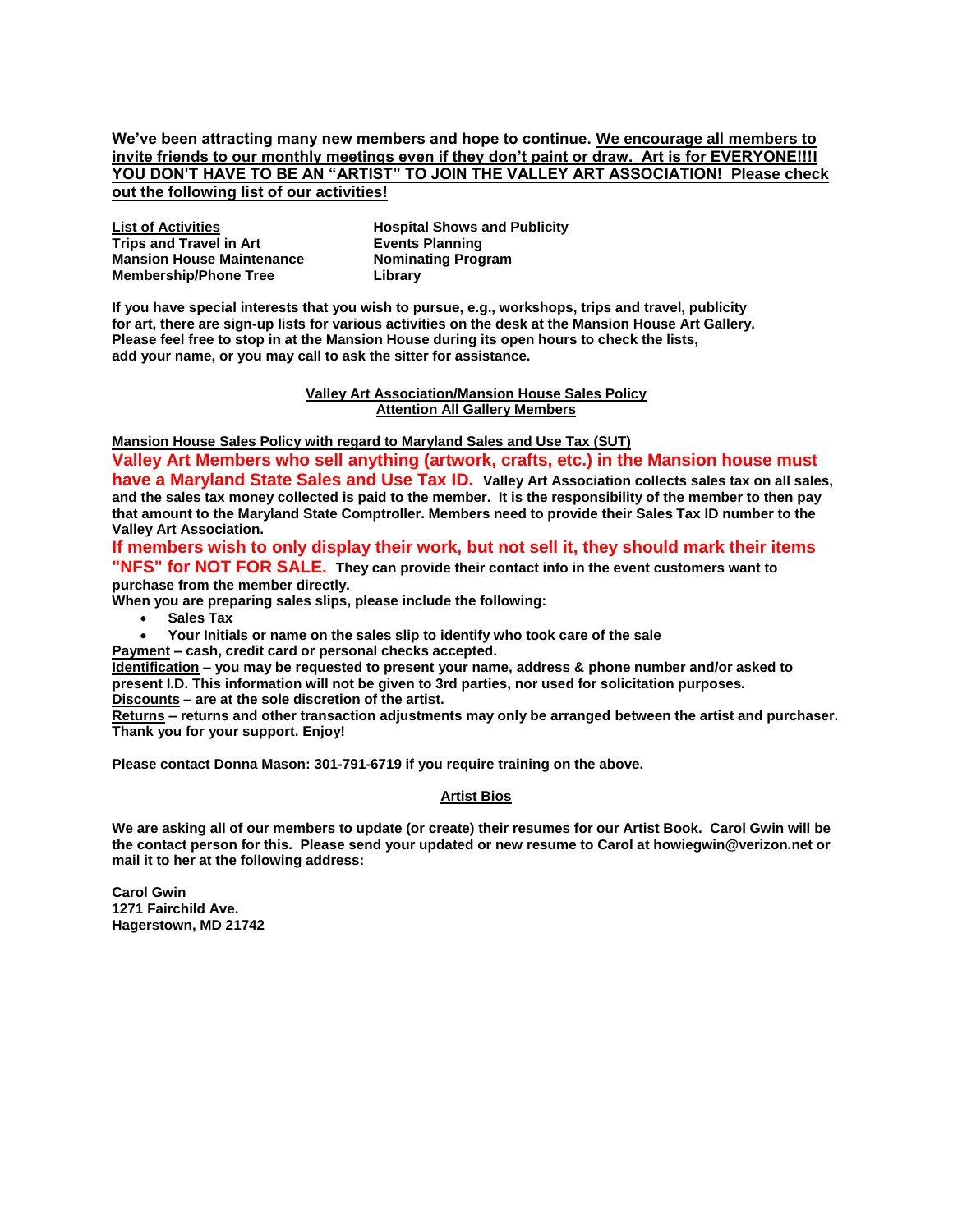# **\*All (and Solo) Member Shows 2019**

**All artwork should be ready to hang with a wire on the back. Paintings can be dropped off the weekend before the show during open hours: 11 to 4 on Friday and Saturday and 1 to 5 on Sunday. Drop/off pick up on Tuesday morning before the show opens. The new show will be hung from 10 AM to 12 Noon and anyone willing to help will be welcomed with open arms.** 

| <b>Month</b>     | <b>Title/Exhibitor</b>                                                                                                                                   | <b>Drop Off Dates</b>      | <b>Opening</b>  | <b>Closing</b> | <b>Pick Up Date</b> |
|------------------|----------------------------------------------------------------------------------------------------------------------------------------------------------|----------------------------|-----------------|----------------|---------------------|
| <b>April</b>     | <b>Marguerite Cyr</b>                                                                                                                                    | <b>March 29-31</b>         | April 5         | April 28       | April 30            |
| May              | <b>Across The</b><br>Pond<br><b>Paintings by</b><br>Anita Shivley,<br>Laura Shindle,<br>Janie Moltrup,<br>Leona<br><b>Kronstadt and</b><br>Virginia Hair | <b>April 26-28</b>         | May 3           | <b>May 26</b>  | <b>May 28</b>       |
| June/July        | <b>Here Comes the</b><br>Sun and<br><b>Miniatures</b><br>Show*                                                                                           | May 24-26                  | <b>May 31</b>   | June 30        | July 2              |
| <b>August</b>    | <b>Lily Ramos</b>                                                                                                                                        | <b>July 26-28</b>          | <b>August 2</b> | September 1    | September 3         |
| <b>September</b> | Make Me Laugh*                                                                                                                                           | August 30-<br>September 1  | September 6     | September 29   | October 1           |
| October          | <b>Abstract Show*</b>                                                                                                                                    | September 27-29            | October 4       | October 27     | October 29          |
| <b>November</b>  | <b>Dragons, Fairies</b><br>and Fantasies*                                                                                                                | October 25-27              | November 1      | December 1     | December 3          |
| <b>December</b>  | <b>Winter Nights;</b><br>Winter Lights*                                                                                                                  | November 29-<br>December 1 | December 6      | December 29    | December31          |

# **Valley Art Association 2019 Meeting Schedule**

| 4/24/18   | 7pm | <b>Business</b><br><b>Meeting and</b><br><b>Snacks</b> | 7:30 pm Demo by<br><b>Rodney Clark</b><br>Gallery 35<br>Waynesboro | <b>Civil War</b><br><b>Photographs</b>                       |
|-----------|-----|--------------------------------------------------------|--------------------------------------------------------------------|--------------------------------------------------------------|
| 5/22/19   | 7pm | <b>Business</b><br><b>Meeting and</b><br><b>Snacks</b> | 7:30pm Demo by<br><b>Lynn Ferris</b>                               |                                                              |
| 6/26/19   | 7pm | <b>Annual Picnic</b>                                   |                                                                    | <b>Fried chicken</b><br>/drinks members<br>bring side dishes |
| 9/21/19   |     | <b>Fall Fest</b>                                       |                                                                    |                                                              |
| 12/6/2019 |     | <b>Tree Lighting</b>                                   |                                                                    |                                                              |
| 12/7/2019 |     | <b>Christmas Lunch</b>                                 |                                                                    | <b>Fireside</b>                                              |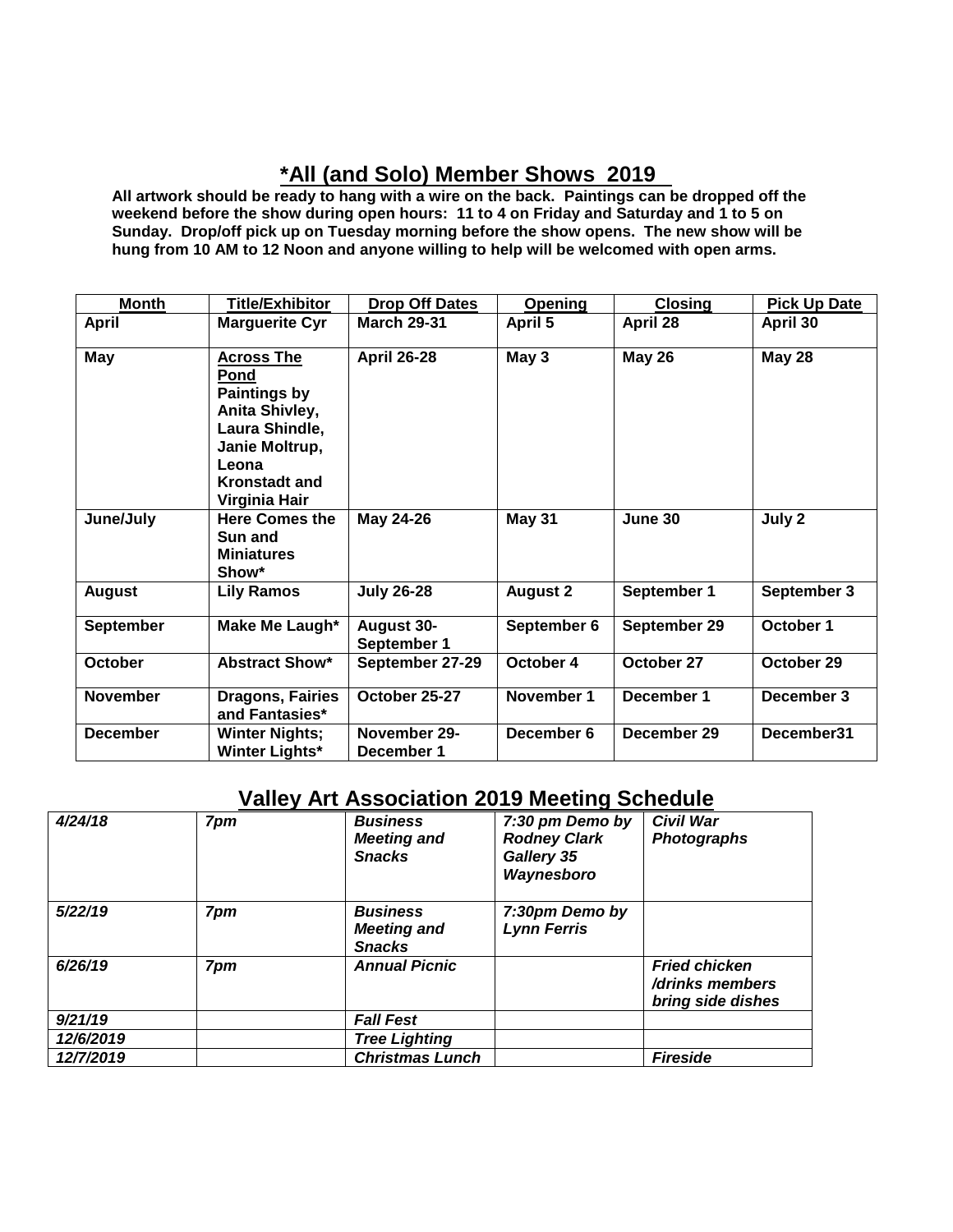# **Future Events:**

# **Mark your calendar!!!**

**Art Show featuring works of the late Marguerite E. Cyr (1913-2014) April 5-28 Reception Saturday, April 6, 11-4 Marguerite Cyr's daughter, Marguerite and the Valley Art Association are hosting a show of her mother's work, and some of hers as well, in April, 2019 at The Mansion House. Mrs. Marguerite E. Cyr was well known in the community. She was an artist and co- founder of The Mansion House Center. She taught at St. Maria Goretti HS and the YMCA. She was heavily involved with the Red Cross and with the Girl Scouts. She received a Woman of Distinction Award at age 96.** 

**There will be 80 pieces of art in oil and watercolor for sale at affordable prices. Most of them are Marguerite's and some are her daughter's. There will also be an opportunity for those who sat for portraits in Mrs. Cyr's portrait class at the YMCA, or their families, to "Come Find Themselves" and sign up to bring their portraits home.** 

# **Michael Davis Portrait Workshop**

**Thursday, April 25, 2019, six hour workshop with Michael Davis. This will be a portrait workshop with live model. Cost is \$70 for VAA and Washington CountyMuseum of Fine Art members, and \$80 for non-members. There will be an additional model fee of \$5. Lunch included. One place left. To register, please contact Elaine Wolfe at ecwolfe@frontier.com or call 304-754-5116.** 

# **Scott Royston Painting Florals Workshop on Thursday, May 23**

**Master Signature artist in Oil Painter of America, Signature status in National Oil and Acrylic painters, Elected Member Status in Allied Artists of America will give a Painting Florals workshop at the Mansion House. Six hours, 12 - 6 PM. Cost \$70 for VAA and Museum members, \$80 non-members. Minimum 6, maximum 10. Two places left. Please contact Elaine as above.**

# **Acrylic Glazing Workshop with David Bottini on Monday, July 15, 2019**

**David Bottini will return from Boston to Hagerstown to hold a 6 hour acrylic glazing workshop at the Mansion House: 10:00 - 4:00. Cost \$50 for VAA and Museum members, \$60 for non-members. Minimum 6, maximum 9. Four places left. For details and to register, please contact Elaine.**

# **Hans Guerin**

**We anticipate another workshop with Hans Guerin in 2019: the location of the workshop will be at the Washington County Museum of Fine Arts. Mr. Don Viar of the WCMFA is planning the coordination of this workshop. For those who missed Hans Guerin's scratchboard workshop last spring, this is a great opportunity to work with a fine teacher and artist.**

# **Nicole Troup - Child Portrait and Gold Leaf Workshop**

**On Monday,October 7, 2019, a one-day 7-hour portrait workshop. The emphasis will be on child portraiture utilizing Golden Open Acrylics and the application of gold metal leaf. The cost is \$80 for VAA and Museum members, and \$90 for non-members. Bring a packed lunch. Minimum number of participants is 5 and the maximum is 9. To register for the workshop, and for further details, please contact Elaine Wolfe as above.**

#### **Painting Groups at the Mansion House**

**Monday: The Gretchen Starliper Group will not be meeting at the Mansion House until Spring. Tuesday: 10am to 3-ish Call Donna Mason 301-791-6719**

# **Figure-drawing at the Mansion House**

**Spring schedule - 10:00 am to 1:00 pm on Thursdays. Professional models. Wayne Bladen and Melissa Bean are our regular models. No instruction. Any medium. Gesture and 20 minutes poses with occasional long pose session. Only cost is shared model fees. Drop-in O.K., but please contact Elaine Wolfe to confirm coming ecwolfe@frontier.com or 304-754-5116 (occasionally a session may be canceled).**

#### **Wednesday Art Group**

**This takes place every Wednesday from 10am to 2pm. Bring your lunch and paints, any medium. For more information call Audrey Mentzer at 301-739-8112 or Ruth Peyton at 301-223-8688.**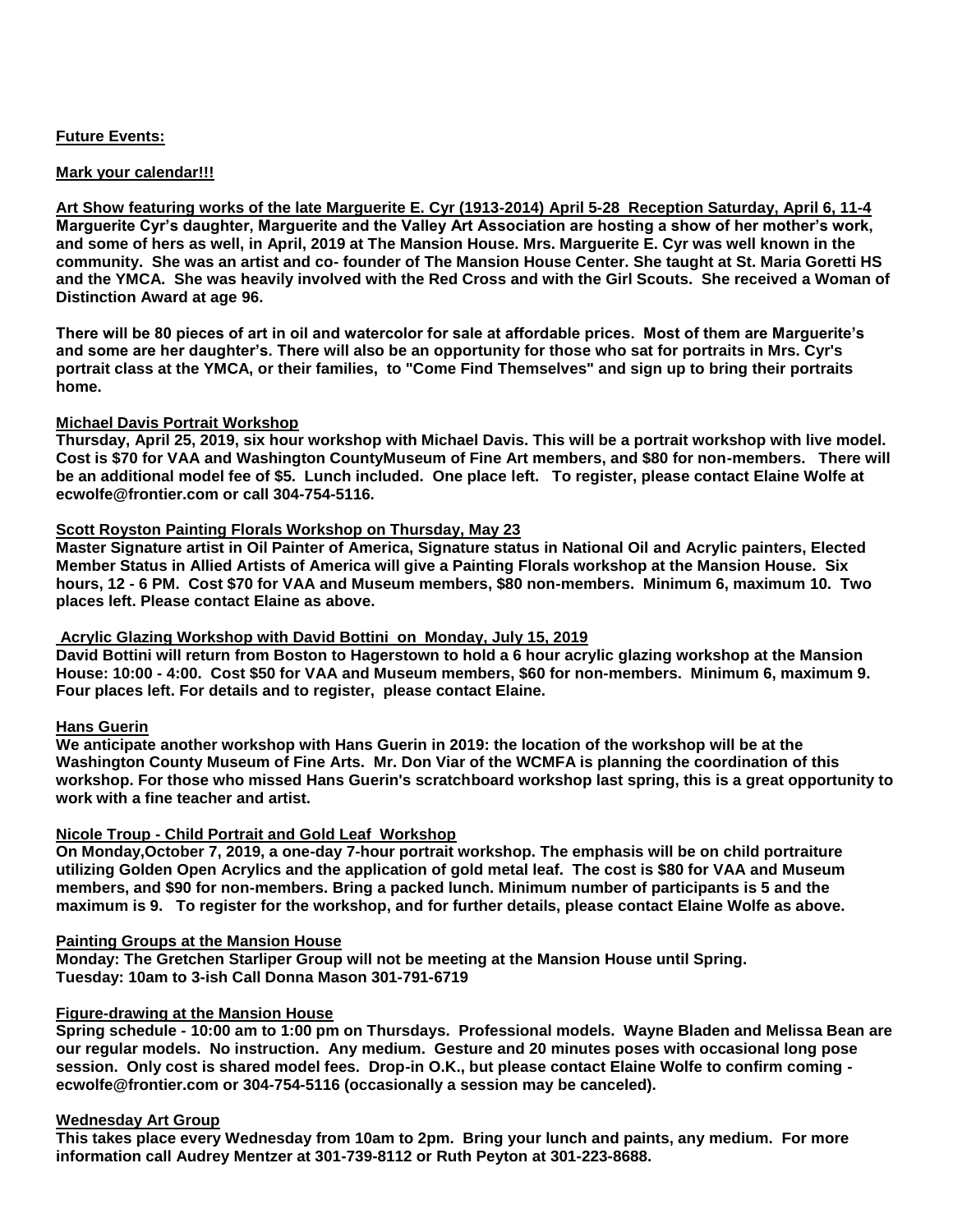# **Oil and Acrylic Art Classes with Marjorie Tressler**

**The Wednesday classes at the Mansion House are still the 1st and 3rd Wednesdays 6:30-9pm. All classes are for the novice to advance painters who want to study oil or acrylic plus drawing. \$65.00 for 6 classes and are continuous. Contact Marjorie at marjorietressler@comcast.net, or 717-762-6791.**

# **MEMBERS OUTSIDE ACTIVITIES**

**The following section of this newsletter includes activities that our busy members are involved in. Please pay special attention to this section and hopefully you will be able to attend or take part in some of these events.**

#### **The Schuler School of Fine Arts' From Fur to Feathers juried Exhibition April 6-11**

**VAA Member, Carol Wilks, Janie Moltrup and Elaine Wolfe will be displaying their work. Reception and Awards Presentation: April 6 at 3pm.** 

**7 E. Lafayette Ave, Baltimore, MD 21202, 410-685-3568, schulerschool.com, schulershow@gmail.com**

# **The Cumberland Valley Artists and Photographers Exhibition:**

# **Valley Art Association Juror Award**

**At the 2019 Exhibition, the Valley Art Association Juror Award was presented to Anne Muren of Red Lion, PA, for her entry in the Photographers Exhibition, "Roseate Spoonbill Trio". This Valley Art Association award is given in the name of present and previous members to honor them for their love of art and enrichment of the life of this Association and of the community. On the last day of the exhibition, Sunday, April 5th, at 3:30 to 4:30 PM, a selected panel of artists from the exhibition will give an informal question and answer discussion of their work. The panel will include our workshop artist, David Bottini; his painting in the exhibition, "Glisten and Glow", was developed from sketches done during the June, 2018, Acrylic Glazing Workshop at the Mansion House. Join them to hear him discuss his techniques! Five Valley Art members have work in the 2019 exhibition - Phillip Grove, Kate Miller, Donna Kay Mitchell, Anita Shively and Elaine Wolfe. Congratulations!**

# **INVITATION TO SHOW YOUR WORK**

**On Thursday, May 2 the Charles Brightbill Environmental Center 881 Ft. Loudon Rd.** 

**Mercersburg, PA 17236 will be hosting its 2nd "Art Night" from 6:00 - 8:00. This evening is also our annual Wildlife Art Show which features art that has been entered by area high school and middle school students. This letter is an invitation to you to join us and set up a demonstration or display of your work for the evening. There is no charge for the event and no admission charge for our visitors.**

**Respond by emailing the Center at twepmail@gmail.com or calling 717 328-2126 to let me know if you are able to join us. We have an ample supply of tables and easels, Please respond by April 7.**

# **SPRING 2019 Art at the Mill Saturday, April 27 through Sunday, May 12**

**The following VAA Members will be displaying their work at this show: Carol Wolfensberger, Lily Ramos-Burros, Susan McNally and Carol Wilks Burwell Morgan Mill is located at 15 Tannery Lane, Millwood, VA. Sponsored by Clarke County Historic Association Phone: 540-837-1799 Email: artatthemill@gmail.com Changes to Oil and Acrylic Art Classes with Marjorie Tressler**

**Marjorie Tressler is conducting 2 art classes at Gallery 35 East every Monday, 9am to 12pm and 1-4pm. Students are taught in the classical way of painting covering oil, acrylic and drawing. These classes are for the novice to the professional who want to improve their skills in a very relaxed and fun atmosphere. Cost: 65.00 for 6 classes, and classes are continuous. Contact for more information, Marjorietressler@comcast.net or 717-762- 6791.** 

#### **Artisan Connection with Marjorie Tressler---Monday April 8th 6:30 to 8:30 at Walnut Street Studios with Trudy and Joe as our hosts,**

**Trudy will be telling us about her Batik fabric art and Mandalas design art along with Joe and his pottery. Walnut Street Studios is located at Walnut St between 2nd and 3rd Streets. Artisans Connection gatherings are for artists/artisans of all genres, 2 and 3 dimensional art, potters, writers, musicians, etc. We share ideas, news on our latest art project , events and connect to collaborate on projects. Please bring along a friend!! We always have a table for snacks and drinks to share.**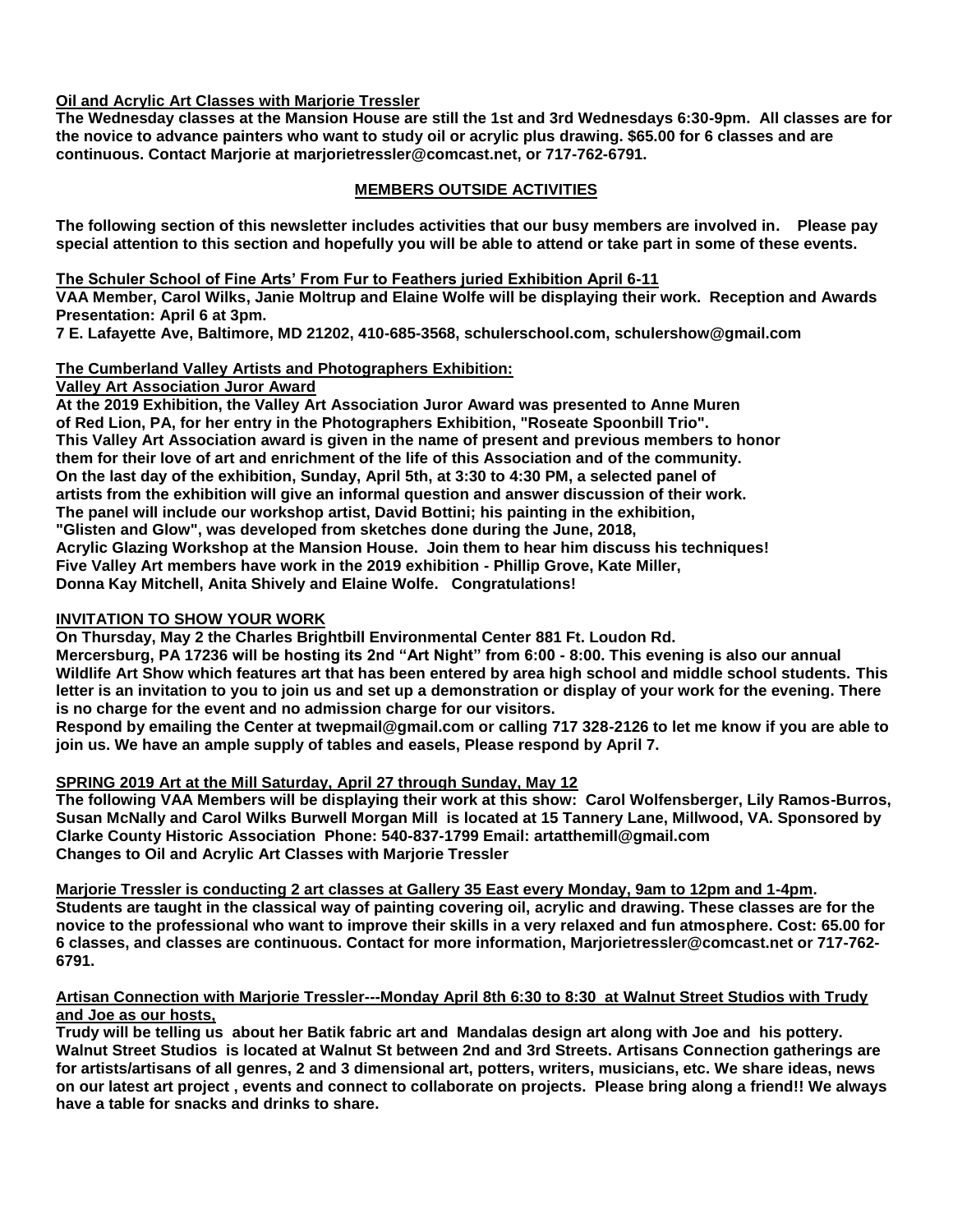# **Destination Arts, Waynesboro 42 West Arts Gallery**

**Donna Bingaman Oil Painting and Acrylic Classes every Wednesday from 12 - 3pm. All skill levels 42 W. Main St. Waynesboro Pa. \$15 per class. Focus on drawing, tonal values and color in your art work. Easels, tables and chairs are available. Bring in a photo of your choosing. For more information contact: Donna Bingaman 717- 762- 8394 or artsyfolks@embarqmail.com**

**Now accepting 3D artists, sculptures, and fine art crafters. Free to the public every Saturday, art demonstrations oil or watercolor painting, pottery, gourd demos, weaving, sculpting. Wednesdays, Denny Bingaman will be giving free demonstrations. Hours are Wednesday 12:00 to 3:00, Thursday 1:00 to 4:00, Friday 5:00 to 8:00, Sat. 1:00 to 6:00, and Sun. 1:00 to 4:00. Music, Wine and Refreshments are offered every Friday night from 5:30 to 8:00. To join, call Denny and Donna Bingaman 762-8394 or artsyfolks@embarqmail.com.** 

# **Teachers and Art Organizations: Opportunity for Classes/Workshops/Shows/Fundraisers**

**Mary Schurz is offering the use of her beautiful, completely renovated 1859 townhouse on East Potomac Street in Williamsport, MD, for regional artists' use for classes, workshops, shows, demonstrations, fundraisers, etc.. This house has lovely space for receptions, a full kitchen opening onto a terrace and garden (the kitchen could also be used for classes), free off-street parking, several excellent rooms for workshops and classes and storage. She welcomes interest from artists and art organizations, and will be happy to show you through the house. Her email address is maschurz@myact.net, and telephone number is 301-223-2698 and cell number is 240-217-2906. TRIPS AND TRAVEL:**

# **NATIONAL PORTRAIT GALLERY, Washington, D.C.: "Self-Portraits: Eye to I from 1900 to Today", Nov. 4, 2018 - Aug. 18, 2019**

# **The National Gallery of Art, Washington, D.C**

**"The Life of Animals in Japanese Art", May 5th through July 28th, 2019, covering sixteen centuries and a wide variety of media, including almost 180 masterpiece works that rarely leave Japan.**

# **MUSEUM OF SHENANDOAH VALLEY, Winchester, VA: June 1 - Sep. 1, 2019**

**Steinlen: Cats Focuses exclusively on Steinlen's images of cats and explores his artistic growth through a range of styles including Realism, Japonisme, Art Nouveau and Post-Impressionism.**

# **Tiffany Glass: Painting with Color and Light**

**Five windows, nineteen lamps and more than 100 pieces of opalescent flat glass and glass "jewels". Organized by The Neustadt Collection of Tiffany Glass.**

**If interested in the National Portrait, National Gallery or MSV trips, or, if you would be interested in making a trip to The Walters Gallery in Baltimore, please contact Elaine Wolfe at valleyartinfo@gmail.com or call 304-754-5116.**

| <b>Month</b>                                | <b>Artist</b>           | <b>Hang Date</b> | <b>Take Down Date</b> |
|---------------------------------------------|-------------------------|------------------|-----------------------|
| April                                       | <b>Tina Stonestreet</b> | 3/27             | 4/24                  |
| May                                         | The Wednesday Art Group | 4/24             | 5/27                  |
| June                                        | <b>Nicole Troup</b>     |                  | 6/26                  |
| July:                                       | <b>Mary Thompson</b>    |                  | 7/24                  |
| <b>August</b>                               | <b>Carol Wilks</b>      |                  | 8/28                  |
| <b>September</b>                            | <b>Susan McNally</b>    |                  | 9/25                  |
| <b>Lily Ramos</b><br><b>October</b>         |                         | 9/25             | 10/23                 |
| <b>Melanie Shoemaker</b><br><b>November</b> |                         | 10/23            | 11/27                 |
| John Mulligan.<br><b>December</b>           |                         | 11/27            | 12/27                 |

# **Meritus Art in the Hallway Schedule**

*Reserve: Carol Wolfensberger, Gwen & Larry Bergey Sign up here for 2020. Indicate month of interest. Carol Wolfensberger Sept. 2020*